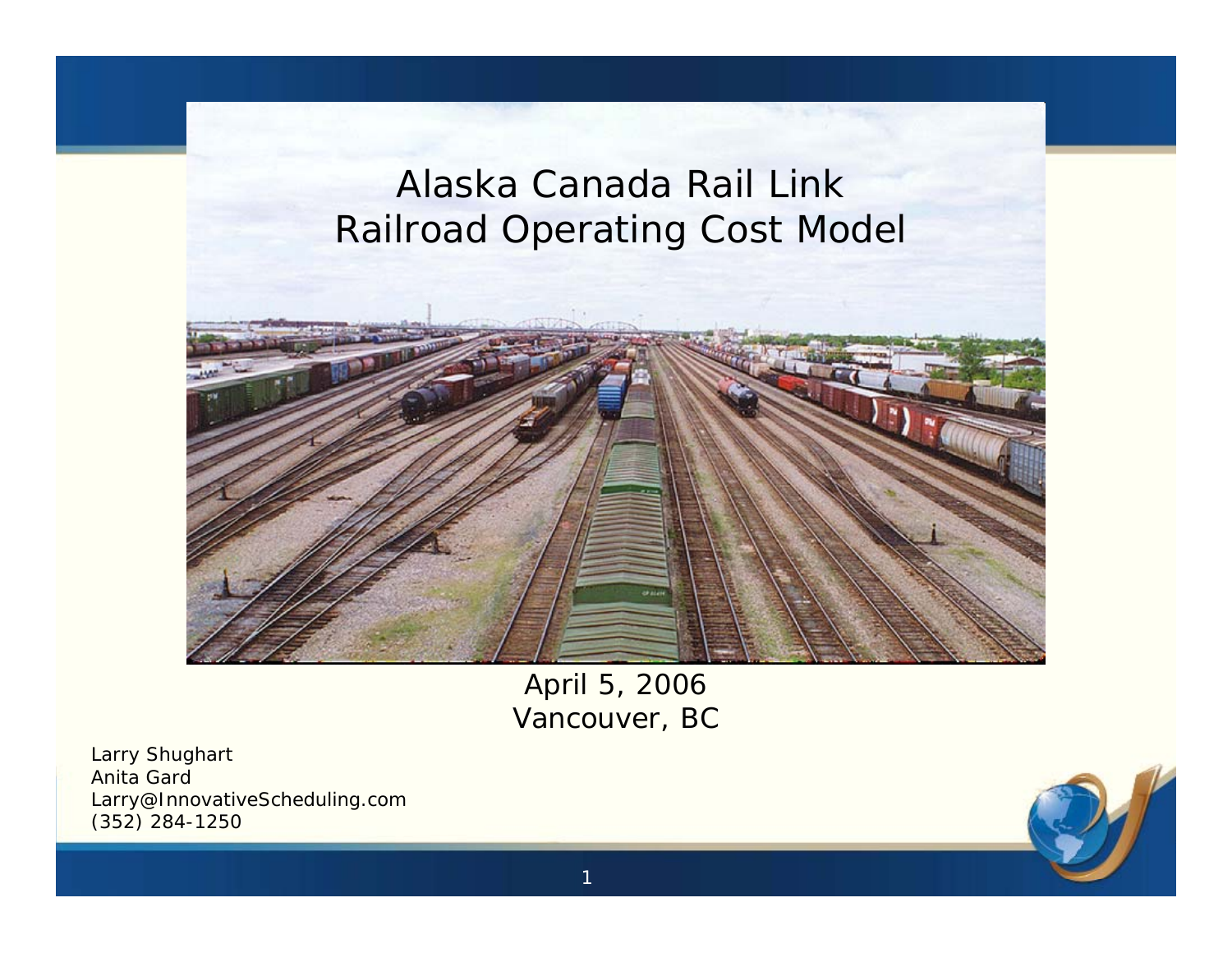Innovative Scheduling adapted our railroad operating cost model to evaluate the alternative Alaska-Canada routes.

**But Anita got a new dog** And he ate our homework

## **Any Questions ?**

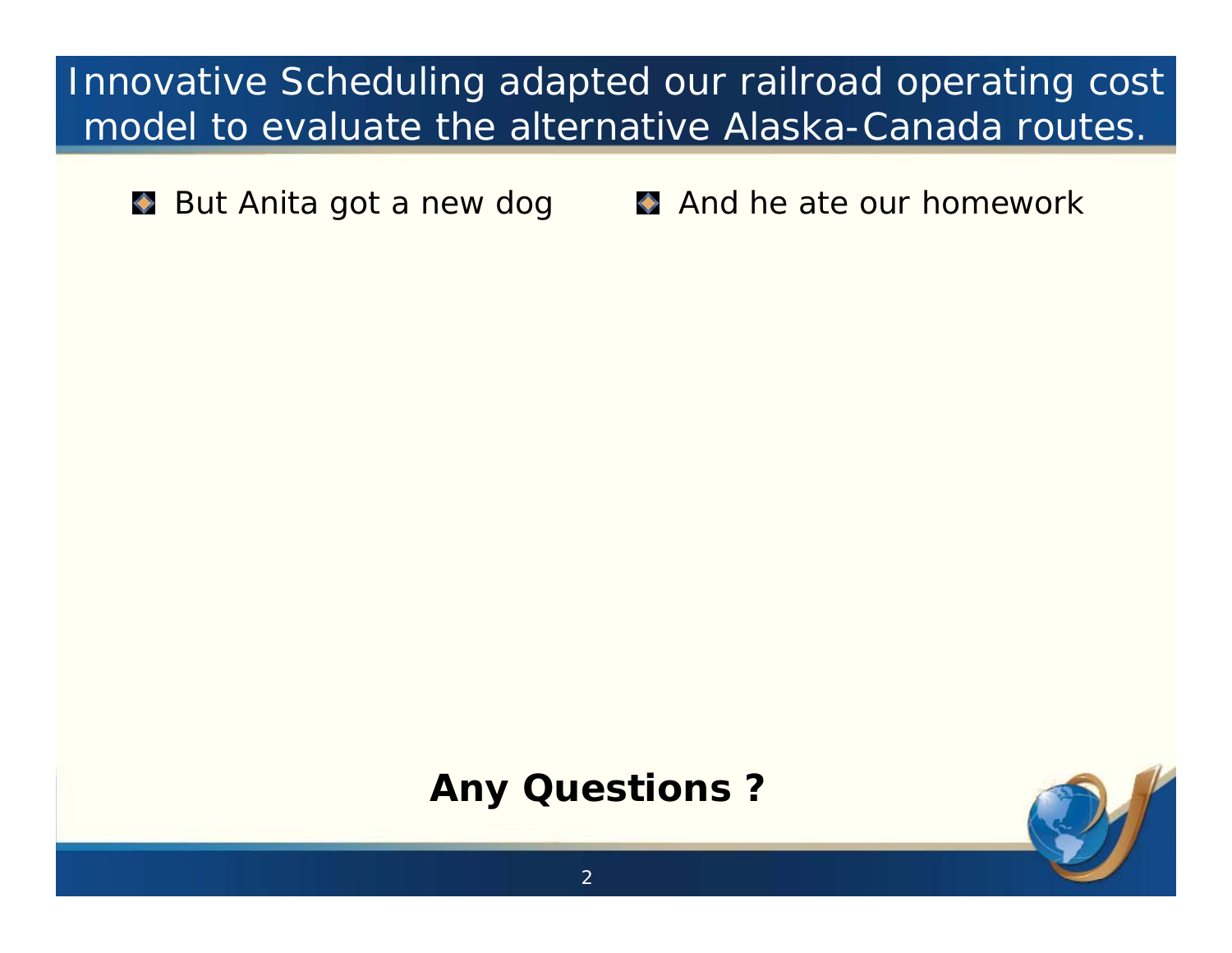## Innovative Scheduling adapted our railroad operating cost model to evaluate the alternative Alaska-Canada routes.

- **A** "Above the Rail" Operating Costs
	- Equipment: Locomotives, Rail cars
	- ◆ Train Operations: Fuel, Crews, Dispatching, Field Management
- **MOW** "Below the Rail" Operating Costs
	- ◆ Somewhat variable with traffic, depending on cost item
	- ❖ Includes track, signal, bridges & buildings
- SG&A Not variable with traffic volumes
- Initial investment treated as a capital cost spread evenly  $\blacklozenge$ over the planning horizon
	- ❖ Assumed capital replacement is beyond planning horizon
	- User can select discount rate and payback period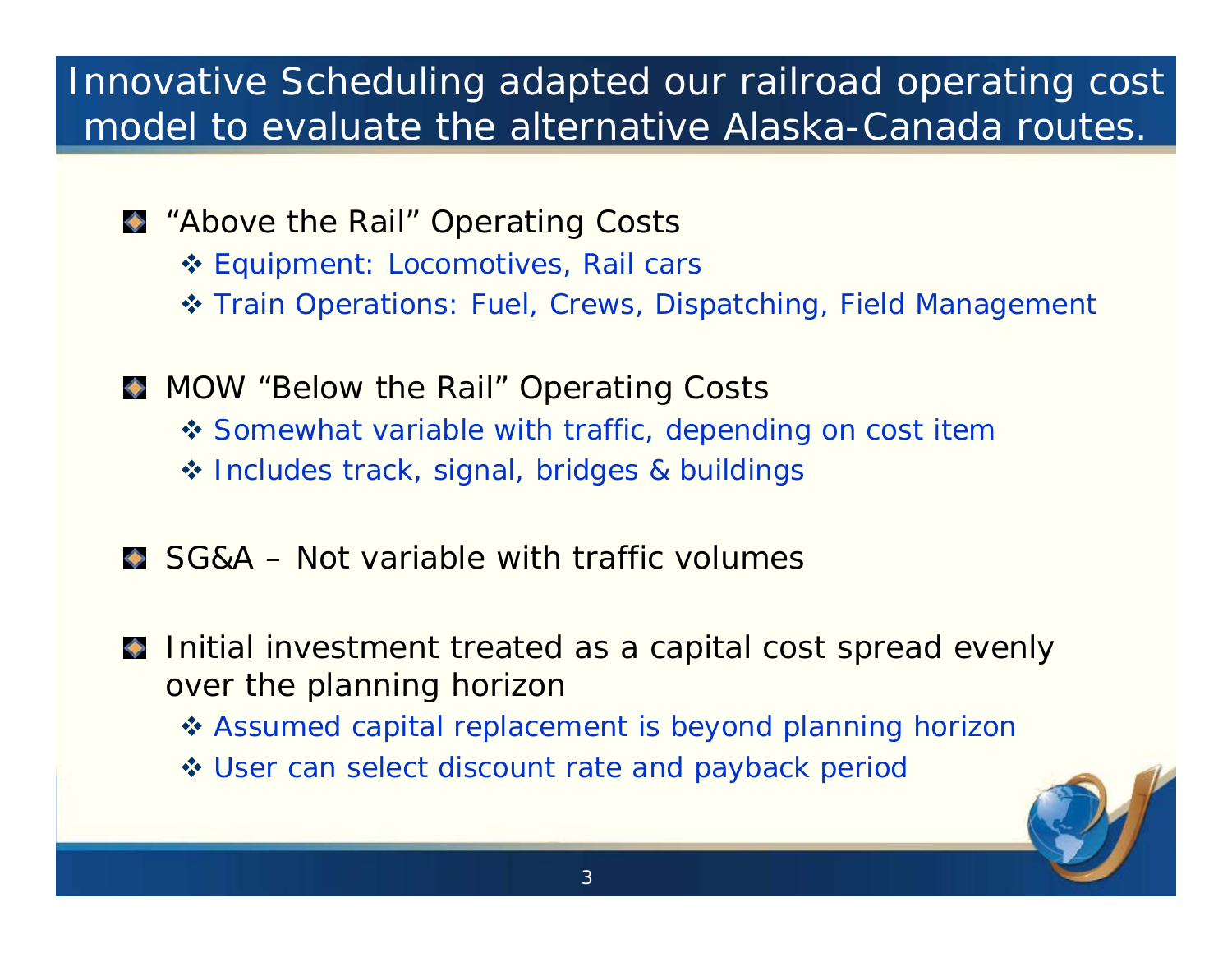## Costs for each route segment are modeled independently and coded in the spreadsheet to match this map.

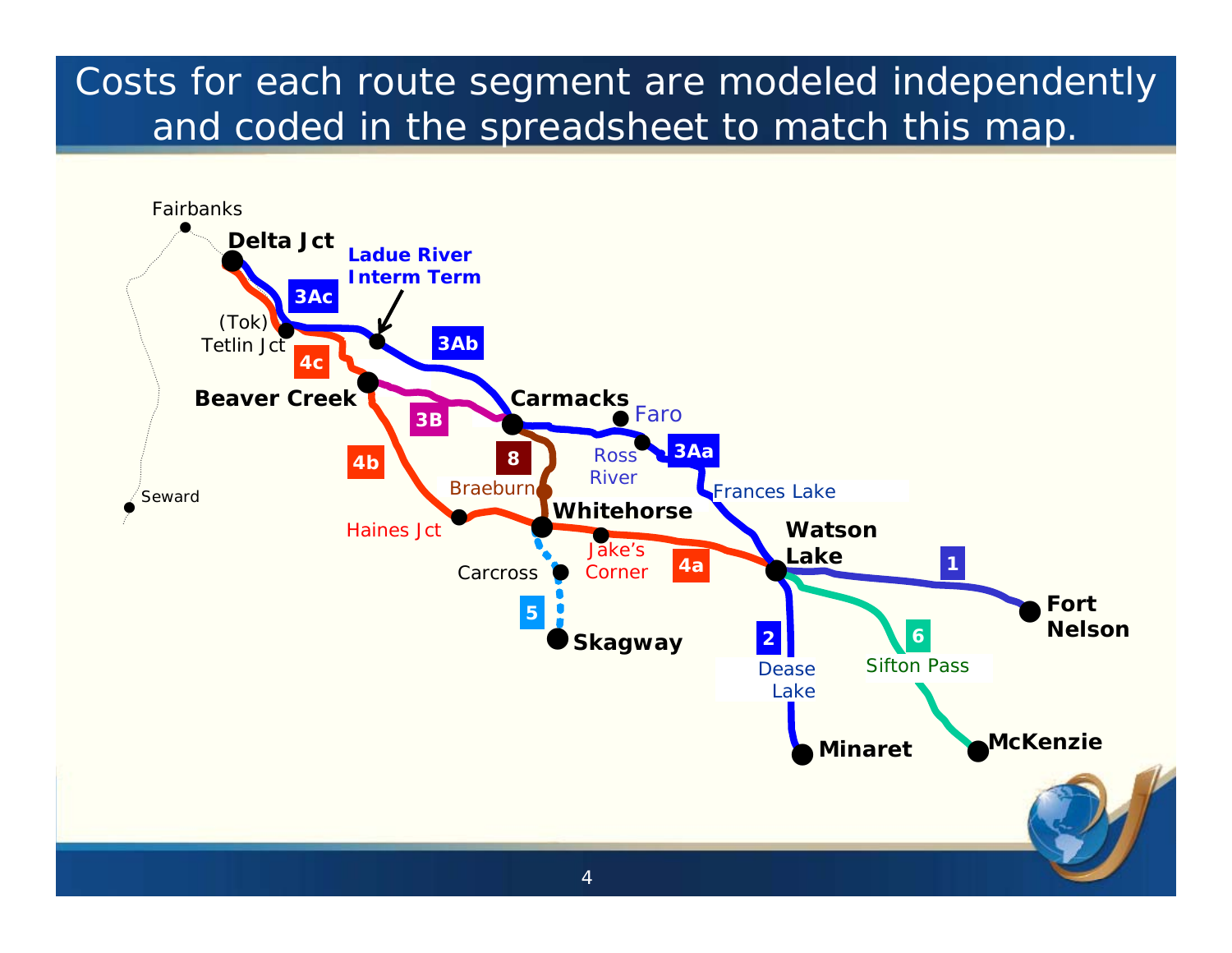Users can evaluate many alternative routes by combining the various segments.

Four routes in BC, three routes in Yukon  $= 12$  alternatives

- $\leftrightarrow$ WP&Y to Carmacks provides even more alternatives
- $\Diamond$ The total route inherits the attributes of each segment ❖ The model rolls up the costs to an overall report for the network
- Capital costs were provided for each segment, represented  $\Diamond$ in our model as average investment \$/mile
- $\Diamond$ Traffic forecasts were not provided for the Rocky Mountain Trench segment or the Taylor Cutoff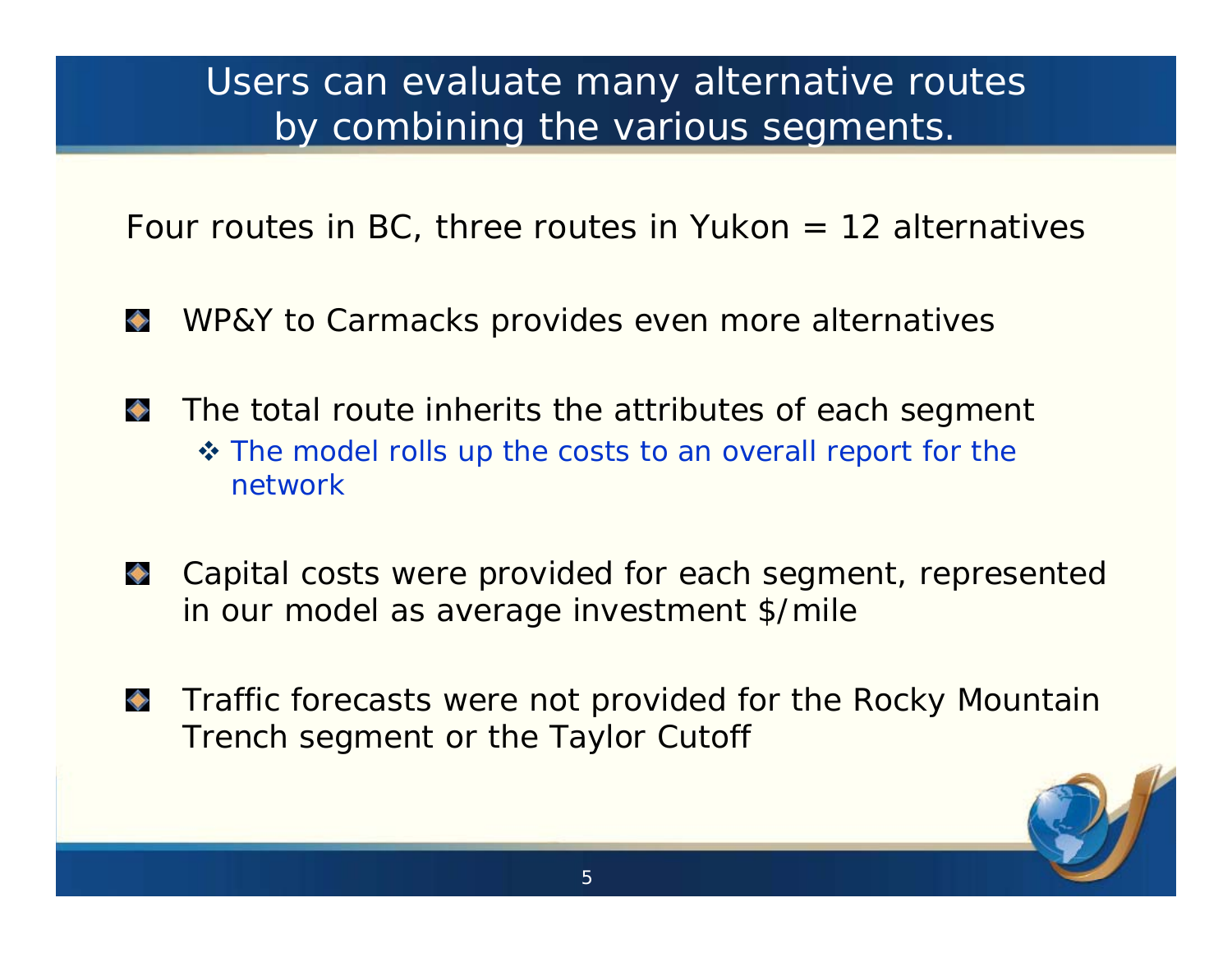## Activity Based Costing attaches unit costs to operating parameters.

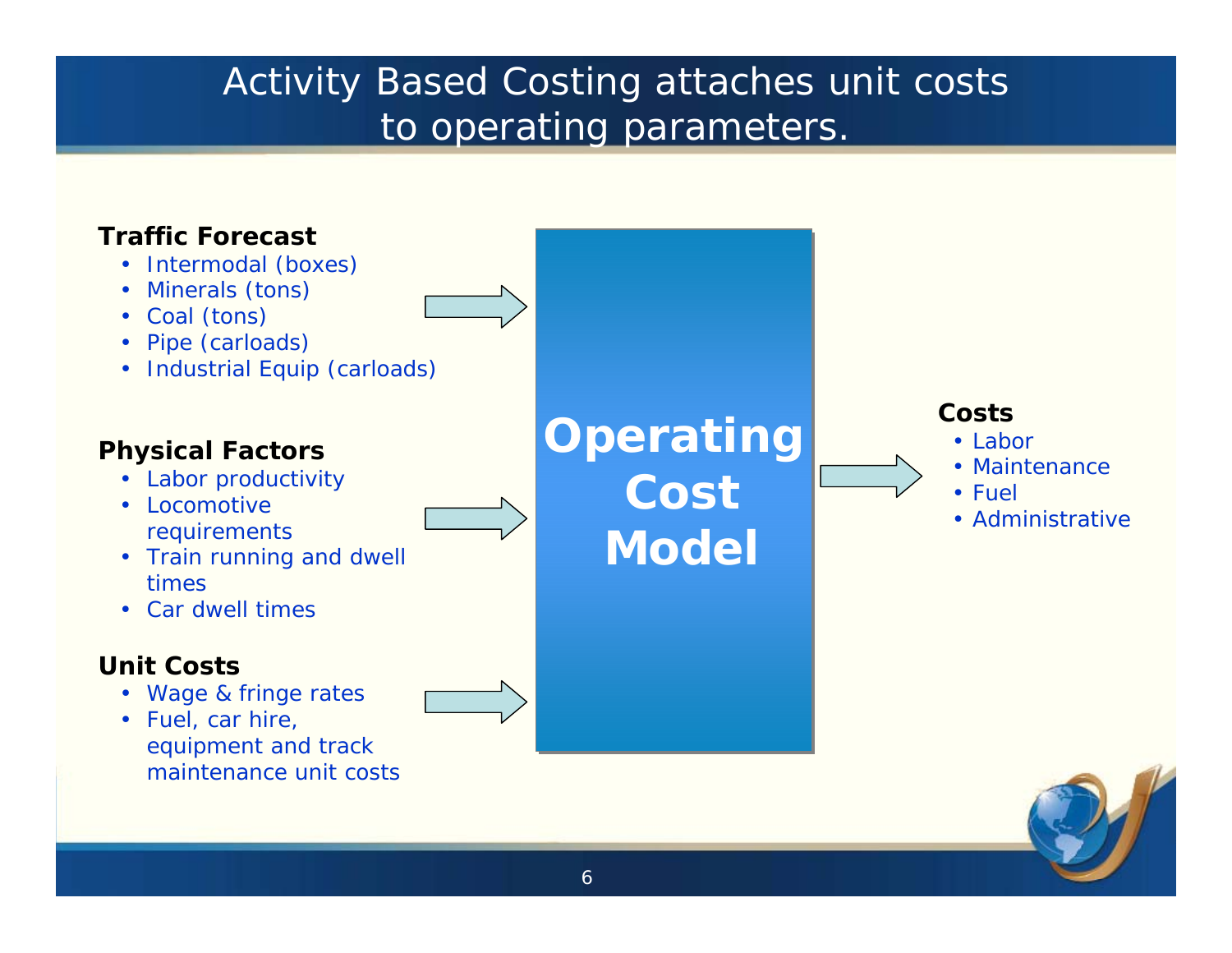## The model currently includes a traffic forecast for 3 routes.

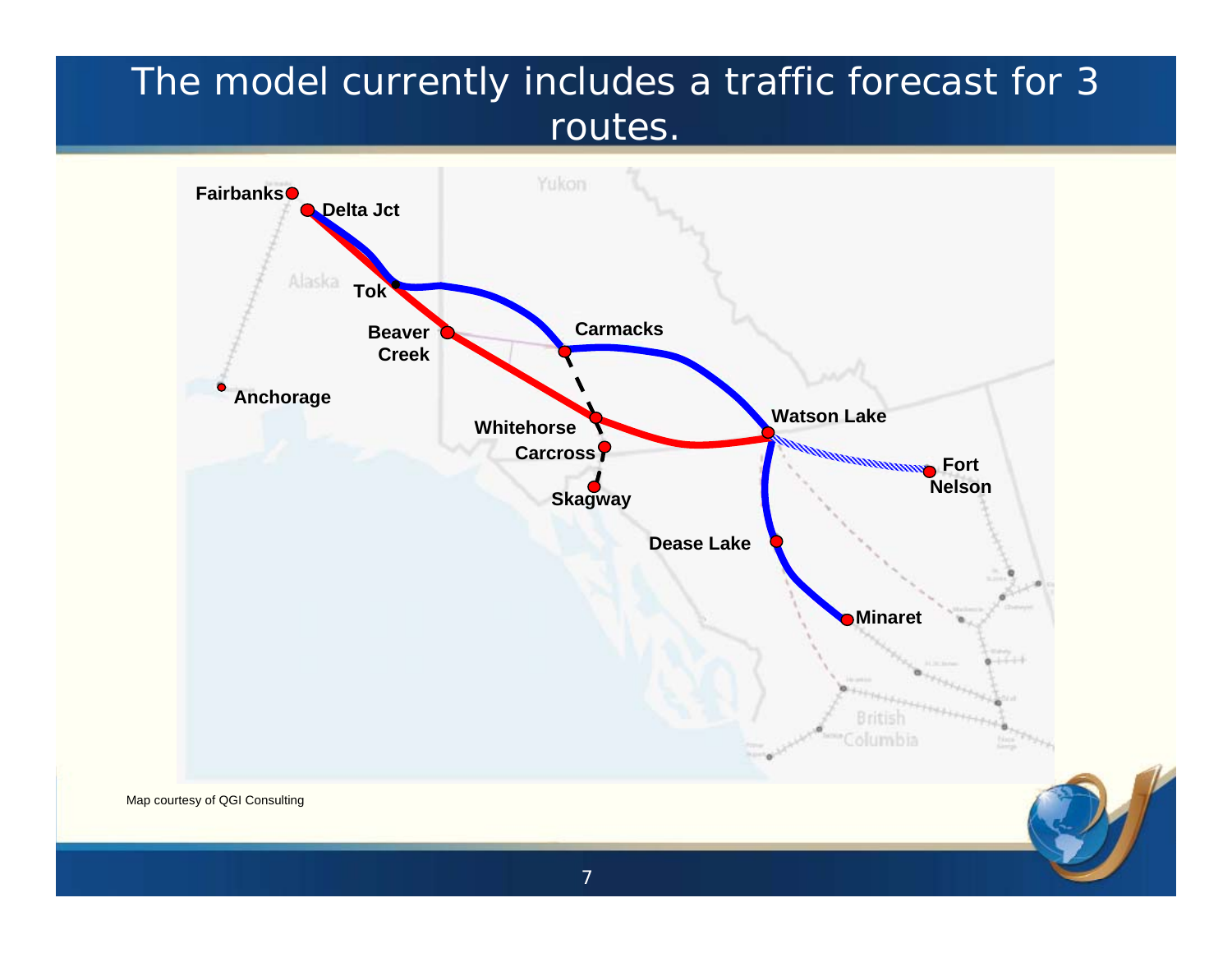## The traffic forecast includes sufficient detail to flow it on specific rail segments.

#### Data Elements

- ❖ Commodity
- On-off junction
- **❖ Annual volume**
- ◆ Duration of traffic (in years)
- Starting year of traffic
- Annual growth rate
- $\bullet$  Low, medium and high traffic volumes
- Some traffic is exhausted after 1-3 years
	- ❖ Pipe flows
	- ❖ Equipment and supplies needed for construction
- Current traffic forecast includes coal and mineral shipments on the WP&Y

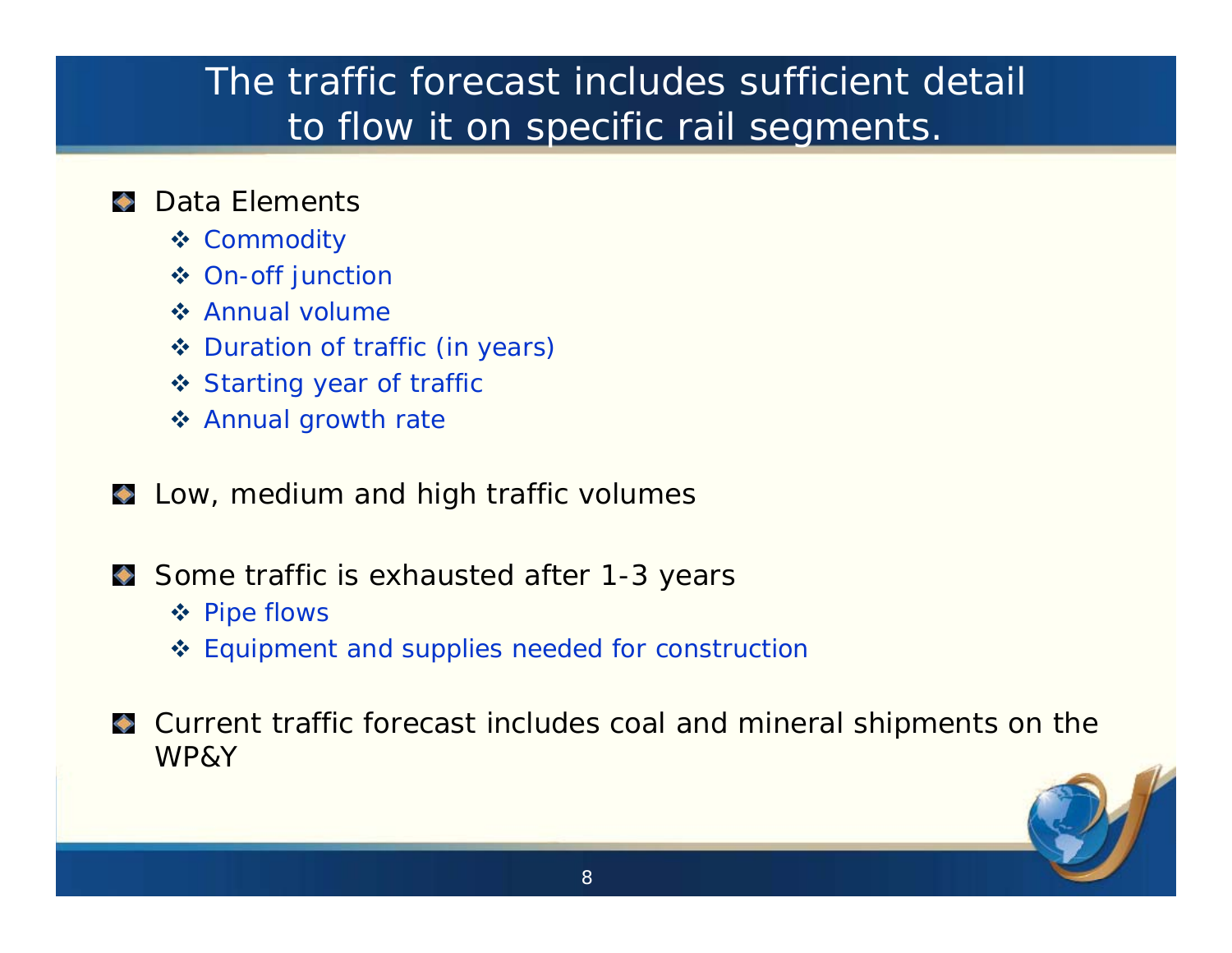## Internal model functions estimate the physical activities required to transport the forecasted traffic.

#### **Train starts**

- ◆ Cars per train, tons per car
- Velocity, working times

#### **Crews**

- ❖ Crew districts, crew balance, crew rest
- ◆ User can change crew size to evaluate cost tradeoffs for train control technology

#### ◆ Rolling Stock

- Locomotive requirements per train, servicing and fuel time
- ❖ Railcars are foreign-owned or private
	- Car hire included, but no capital costs
	- Car repairs 100% rebillable

#### ◆ Basic forces

- MOW, mechanical personnel variable with traffic
- ❖ Sufficient clerical forces for given traffic scenarios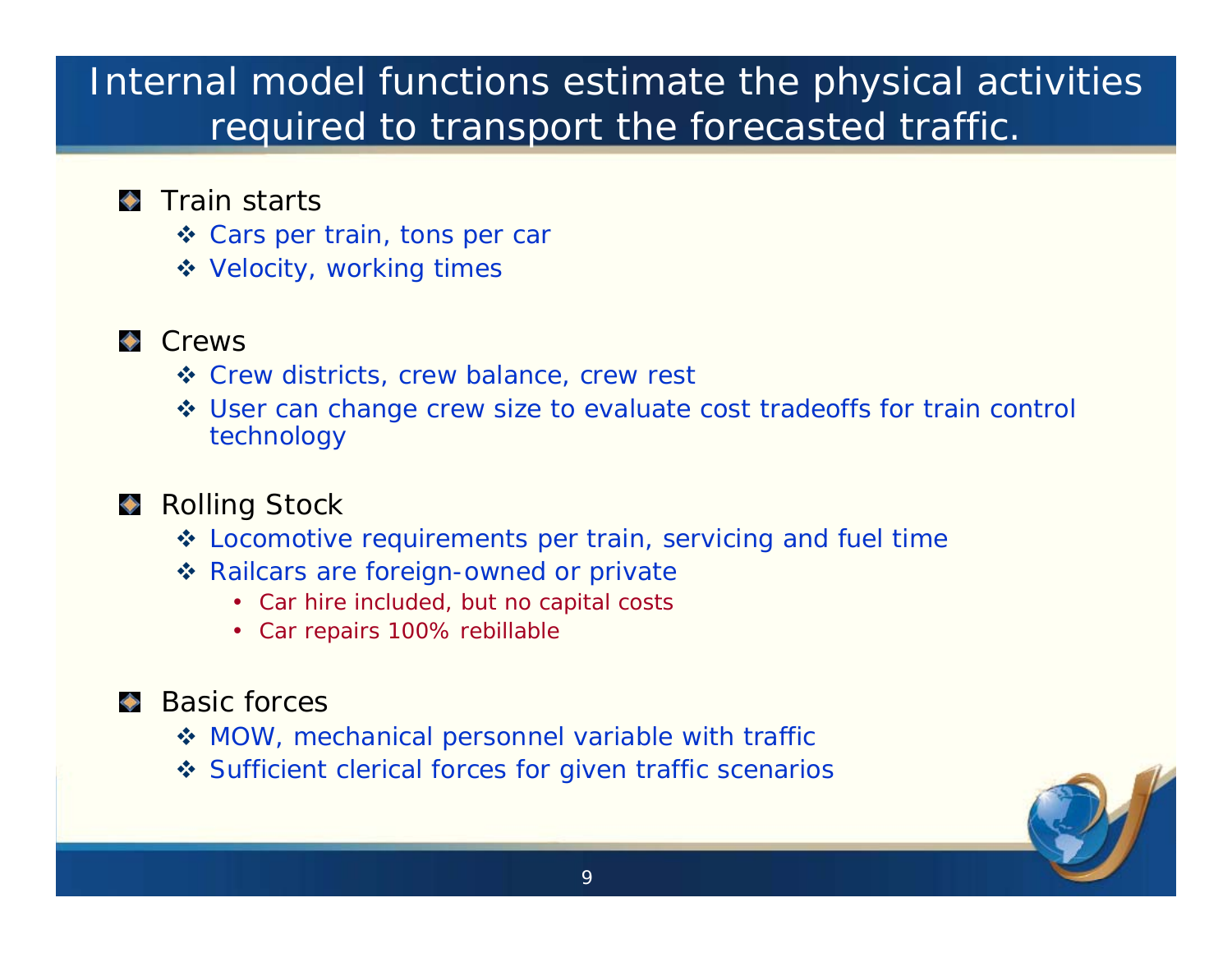## We calibrated the model with unit costs and statistics from prior studies and current benchmarks.

User can select High, Medium, or Low cost scenarios

- Cost scenarios are a function of both the unit cost and the intensity of the functional relationship.
- Example: "High Cost" = 3 AC locos per train, "Low Cost" = 3 DC locos per train
- Users can also create an "Other" cost scenario to develop their own view of the world
- Confidential benchmark data processed to protect sources

Parameters generally represent actual railroad trends

- ◆ High Cost: AAR Analysis of U.S. Class I Railroads
- Medium Cost: Regional railroad experience including ARR and BCR
- Low Cost: Bare bones, best case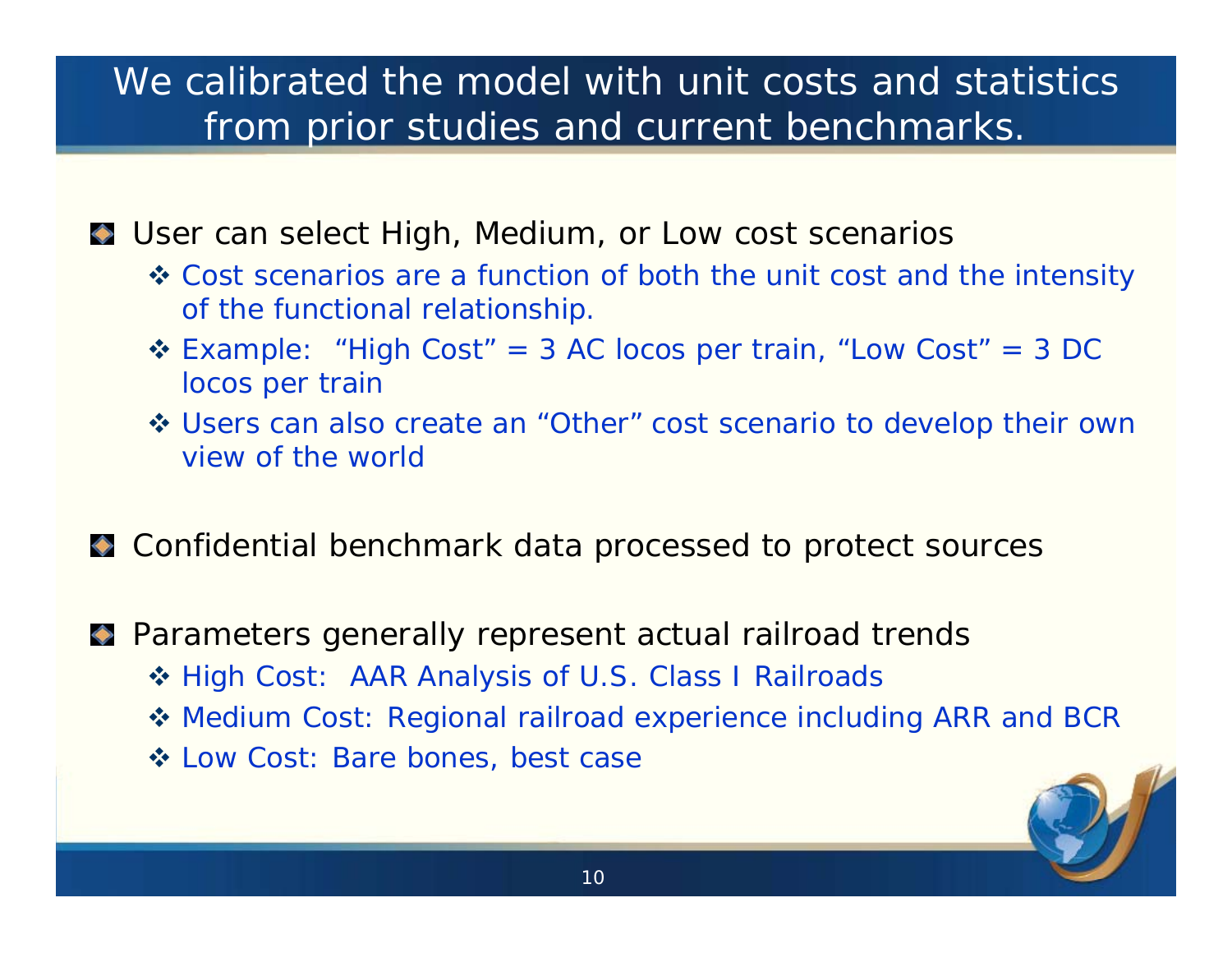## Users define a scenario by selecting a combination of routes, a volume of traffic, and a cost regime.

#### ◆ Routes

- ◆ Northern (Tintina Trench)
- ◆ Southern (Alaska Highway)
- ◆ Northern (Tintina Trench) Alternate 1

#### $\blacktriangleright$  Traffic

- **☆ Low**
- **❖ Medium**
- ❖ High

#### **Costs**

- **☆ Low**
- **❖ Medium**
- ❖ High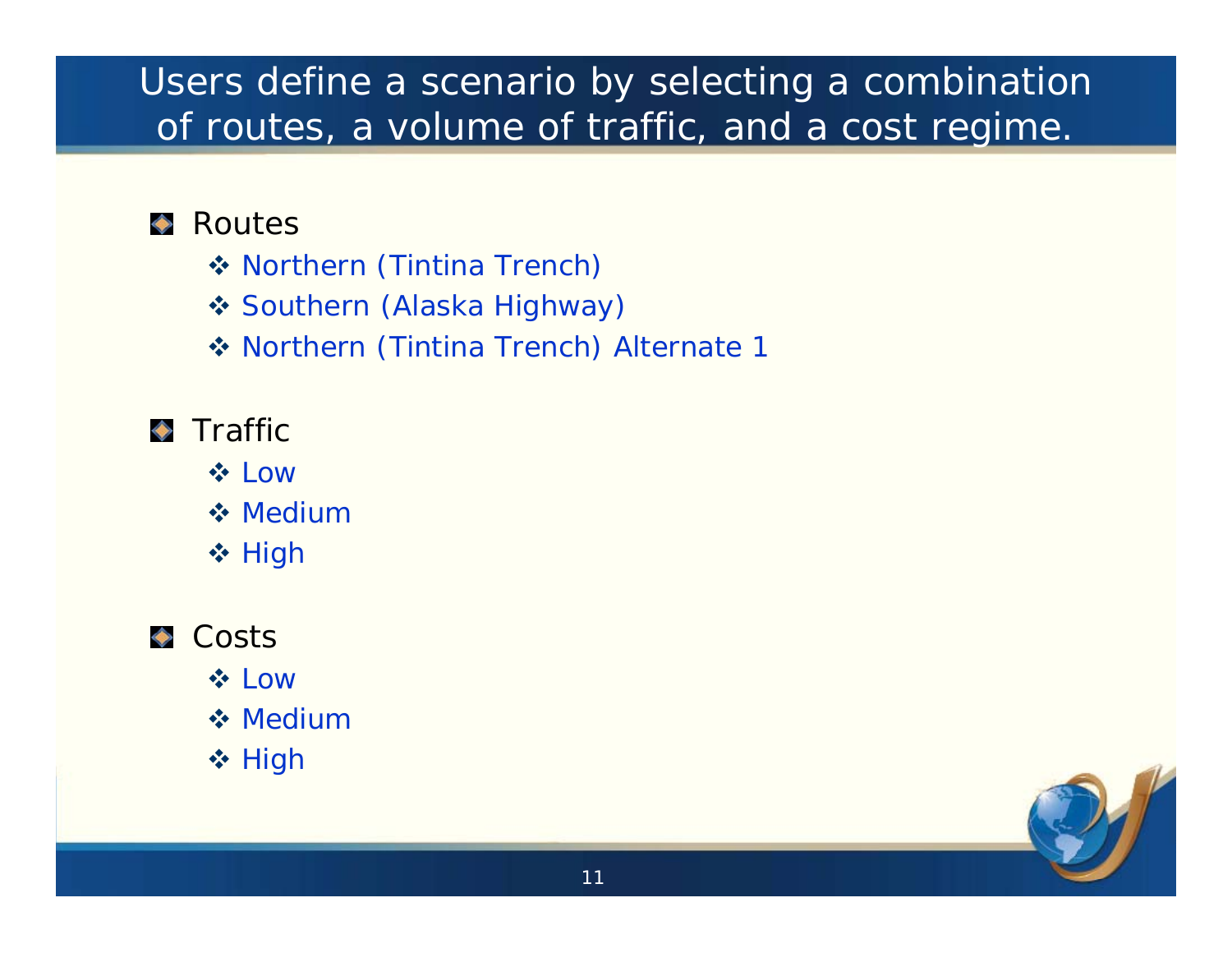## Completing Model Delivery

- $\bullet$  Continue to refine model inputs based on team members' review and feed-back
- Incorporate additional route and traffic information if required
- **Document work with white paper for incorporation into larger** project report
- **Post final version of model to project website**
- Work with Phase II Finance Team to develop views and reports that best meet their needs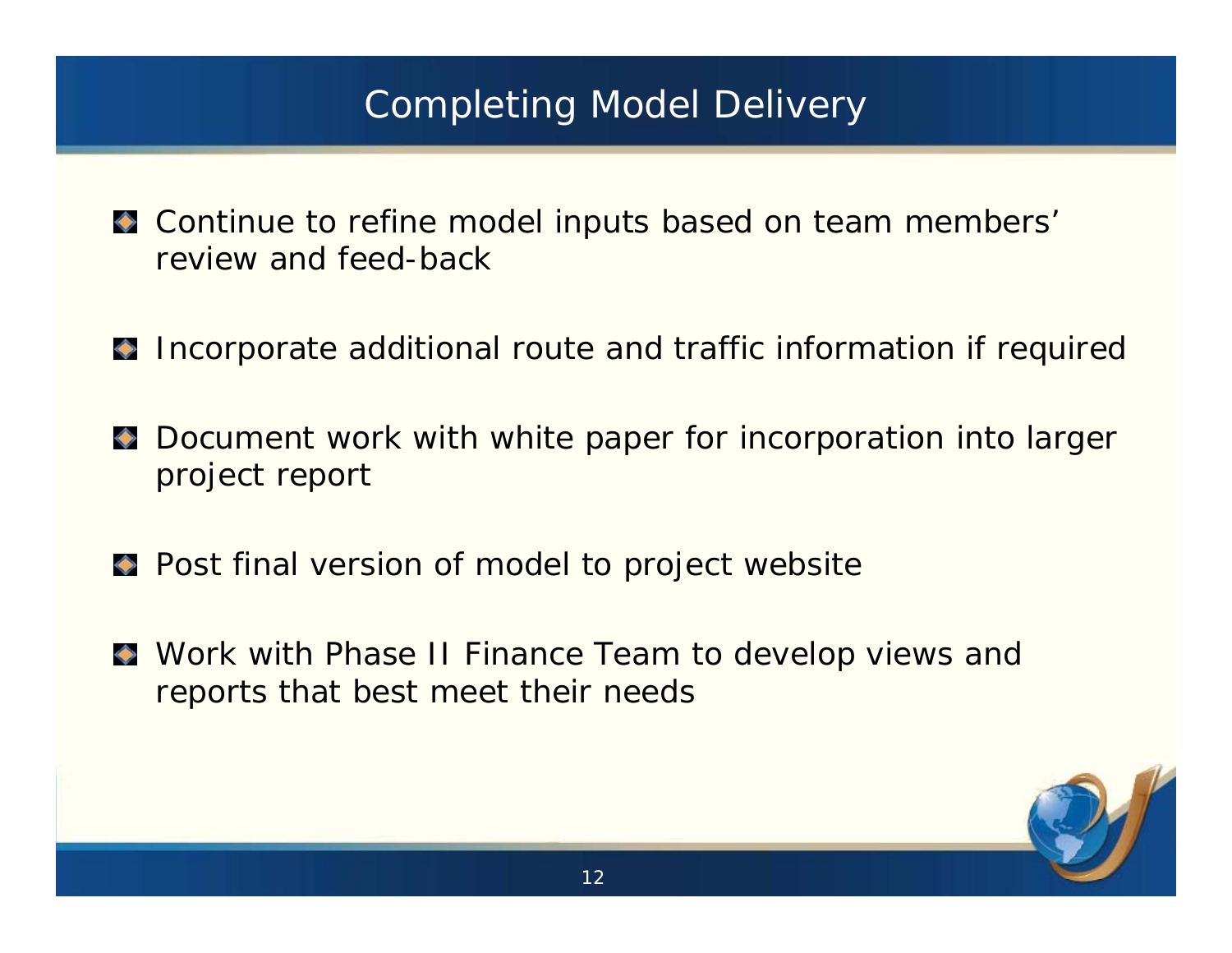#### And the answer is . . .



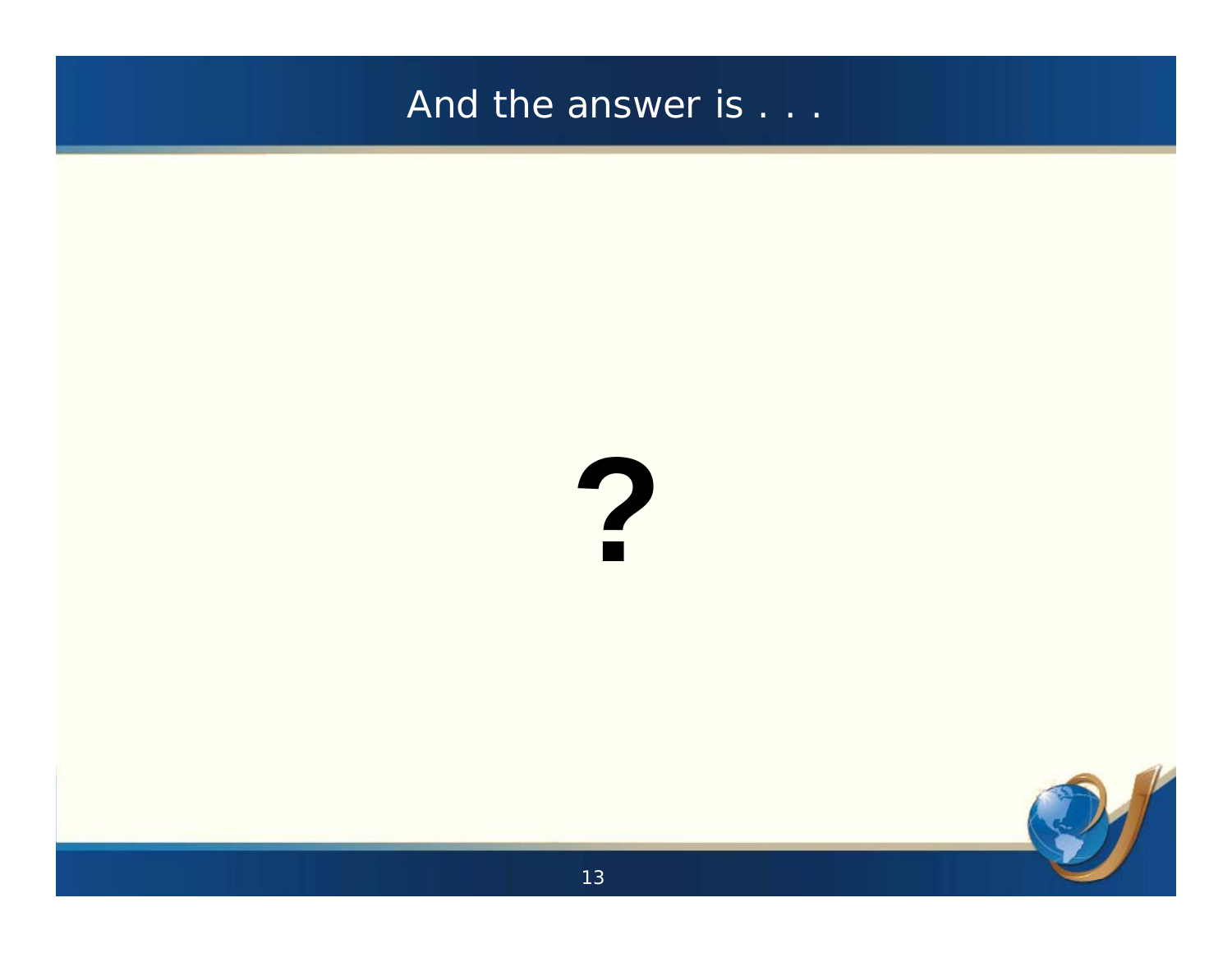### Time out for a short economics lesson

#### Incremental costing is appropriate for contribution analyses

- ◆ NOT average costs per carload
- ◆ NOT average costs per car-mile

#### **Network Economics**

- ❖ Incremental cost/benefit analysis
- The power of the O-D Matrix
- The "last mile" problem
- **Multi-product Firm Theory** 
	- ❖ System costs ARE appropriate for investment analyses
	- ❖ How is a Railroad like a Sheep Farm?

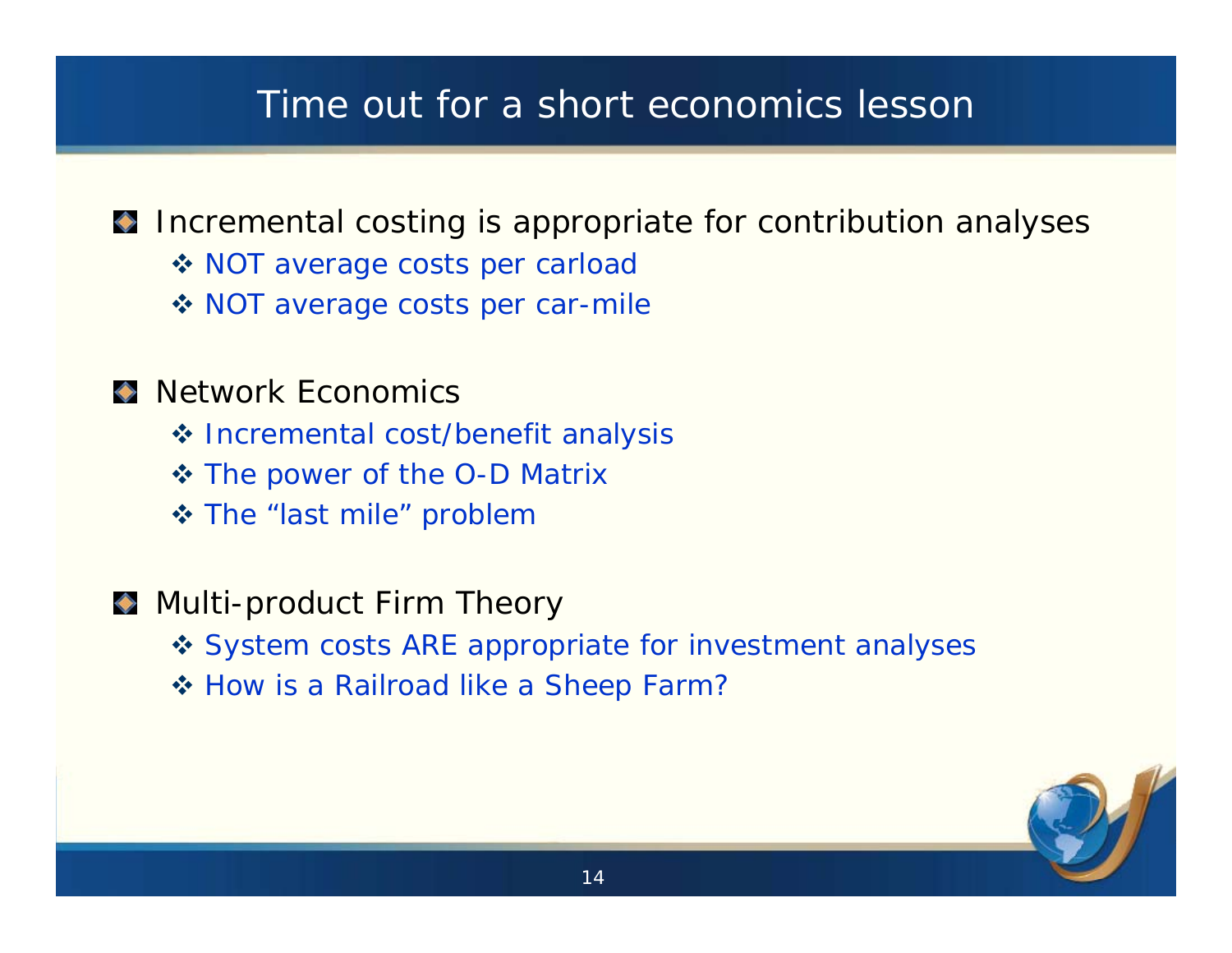## They are both baaaad at costing.

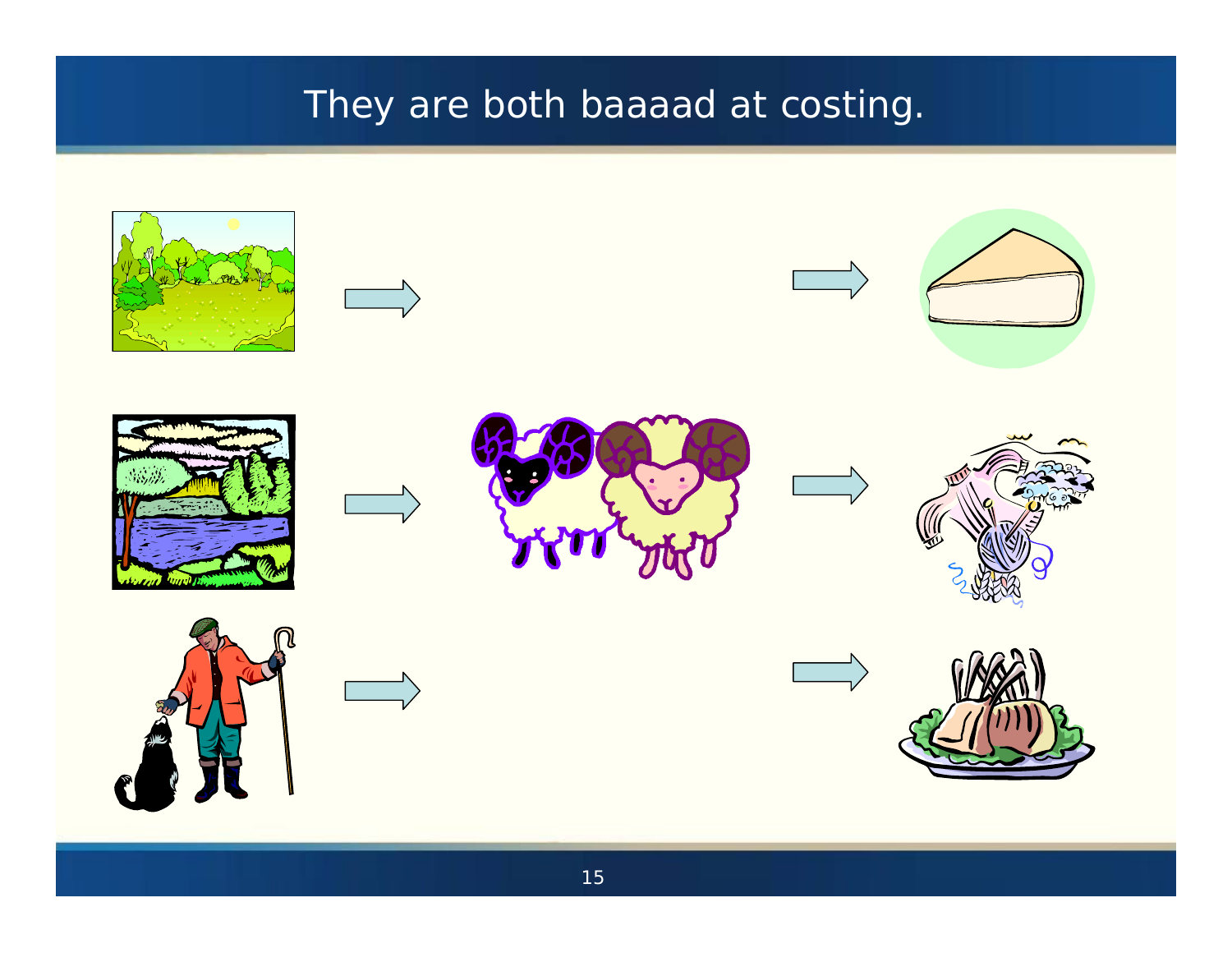| <b>Operating Costs Per Loaded Car-Mile</b>                               |                                       |                                        |                                        |                                         |
|--------------------------------------------------------------------------|---------------------------------------|----------------------------------------|----------------------------------------|-----------------------------------------|
|                                                                          | <b>Low Cost</b><br><b>Low Traffic</b> | <b>Low Cost</b><br><b>High Traffic</b> | <b>High Cost</b><br><b>Low Traffic</b> | <b>High Cost</b><br><b>High Traffic</b> |
| Watson<br>Lake-<br>Carmacks-<br><b>Ladue River</b>                       | \$0.509                               | \$0.535                                | \$0.647                                | \$0.675                                 |
| Watson<br>Lake-<br><b>Whitehorse-</b><br><b>Alaska</b><br><b>Highway</b> | \$0.514                               | \$0.540                                | \$0.669                                | \$0.697                                 |
| <b>Fort Nelson-</b><br>Carmacks-<br><b>Ladue River</b>                   | \$0.610                               | \$0.637                                | \$0.751                                | \$0.787                                 |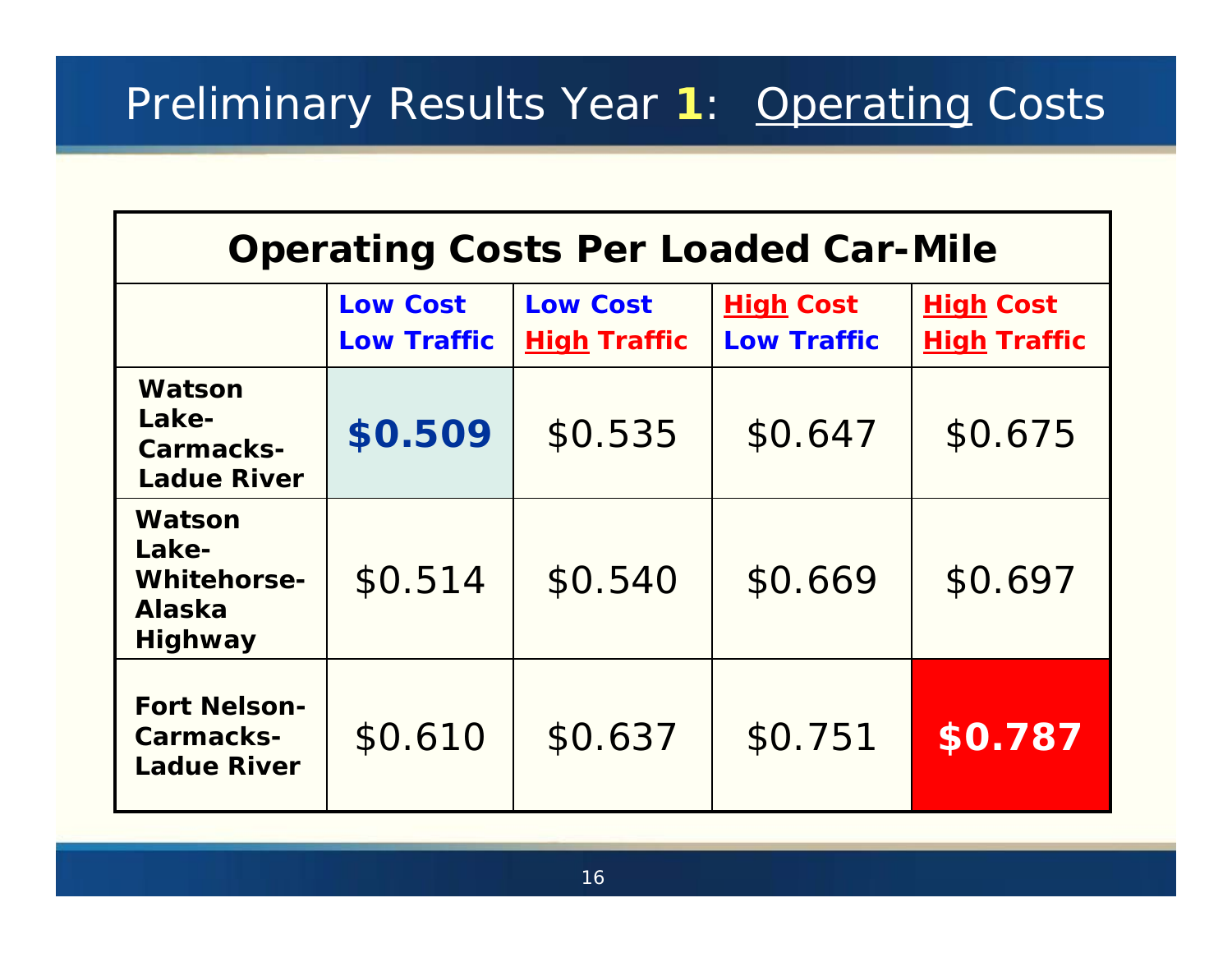| <b>Operating Costs Per Loaded Car-Mile</b>                               |                                       |                                        |                                        |                                         |
|--------------------------------------------------------------------------|---------------------------------------|----------------------------------------|----------------------------------------|-----------------------------------------|
|                                                                          | <b>Low Cost</b><br><b>Low Traffic</b> | <b>Low Cost</b><br><b>High Traffic</b> | <b>High Cost</b><br><b>Low Traffic</b> | <b>High Cost</b><br><b>High Traffic</b> |
| Watson<br>Lake-<br>Carmacks-<br><b>Ladue River</b>                       | \$0.457                               | \$0.839                                | \$0.619                                | \$0.952                                 |
| Watson<br>Lake-<br><b>Whitehorse-</b><br><b>Alaska</b><br><b>Highway</b> | \$0.450                               | \$0.847                                | \$0.624                                | \$0.953                                 |
| <b>Fort Nelson-</b><br>Carmacks-<br><b>Ladue River</b>                   | \$0.549                               | \$1.106                                | \$0.719                                | \$1.200                                 |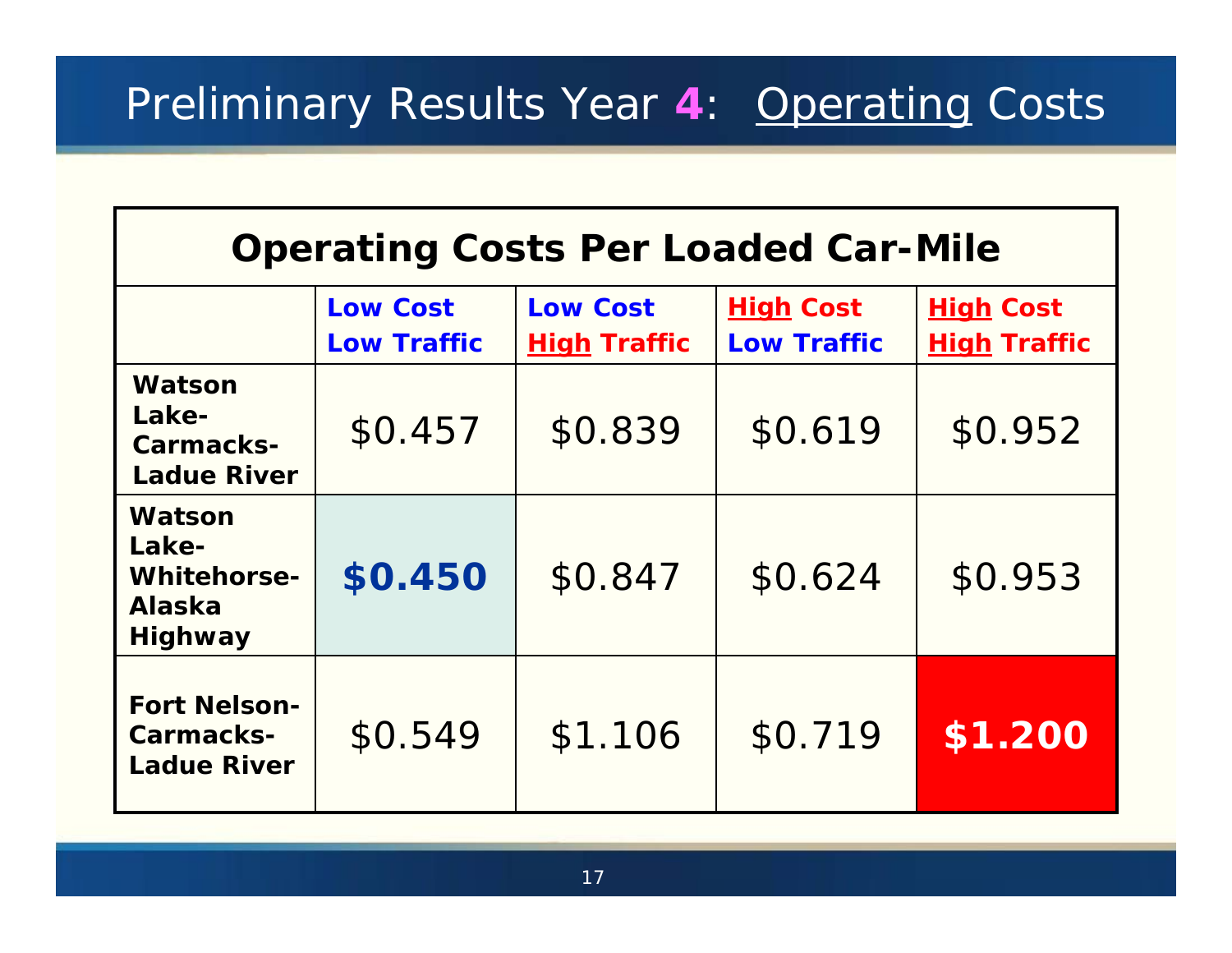## The discount rate and planning horizon have a huge impact on total costs.

| <b>Effect of Discount Rate and Planning Horizon</b> |                                         |                       |                     |  |  |
|-----------------------------------------------------|-----------------------------------------|-----------------------|---------------------|--|--|
| on total costs (Year 1) for                         |                                         |                       |                     |  |  |
|                                                     | <b>Watson Lake-Carmacks-Ladue River</b> |                       |                     |  |  |
|                                                     | <b>Low Cost</b>                         | <b>Medium Cost</b>    | <b>High Cost</b>    |  |  |
|                                                     | <b>High Traffic</b>                     | <b>Medium Traffic</b> | <b>High Traffic</b> |  |  |
| <b>Discount</b><br>Rate                             | 5%                                      | 10%                   | 15%                 |  |  |
| <b>Planning</b><br><b>Horizon</b>                   | 30 yrs                                  | 25 yrs                | 20 yrs              |  |  |
| <b>Total</b><br>\$/Load                             | \$5,328                                 | \$8,722               | \$12,350            |  |  |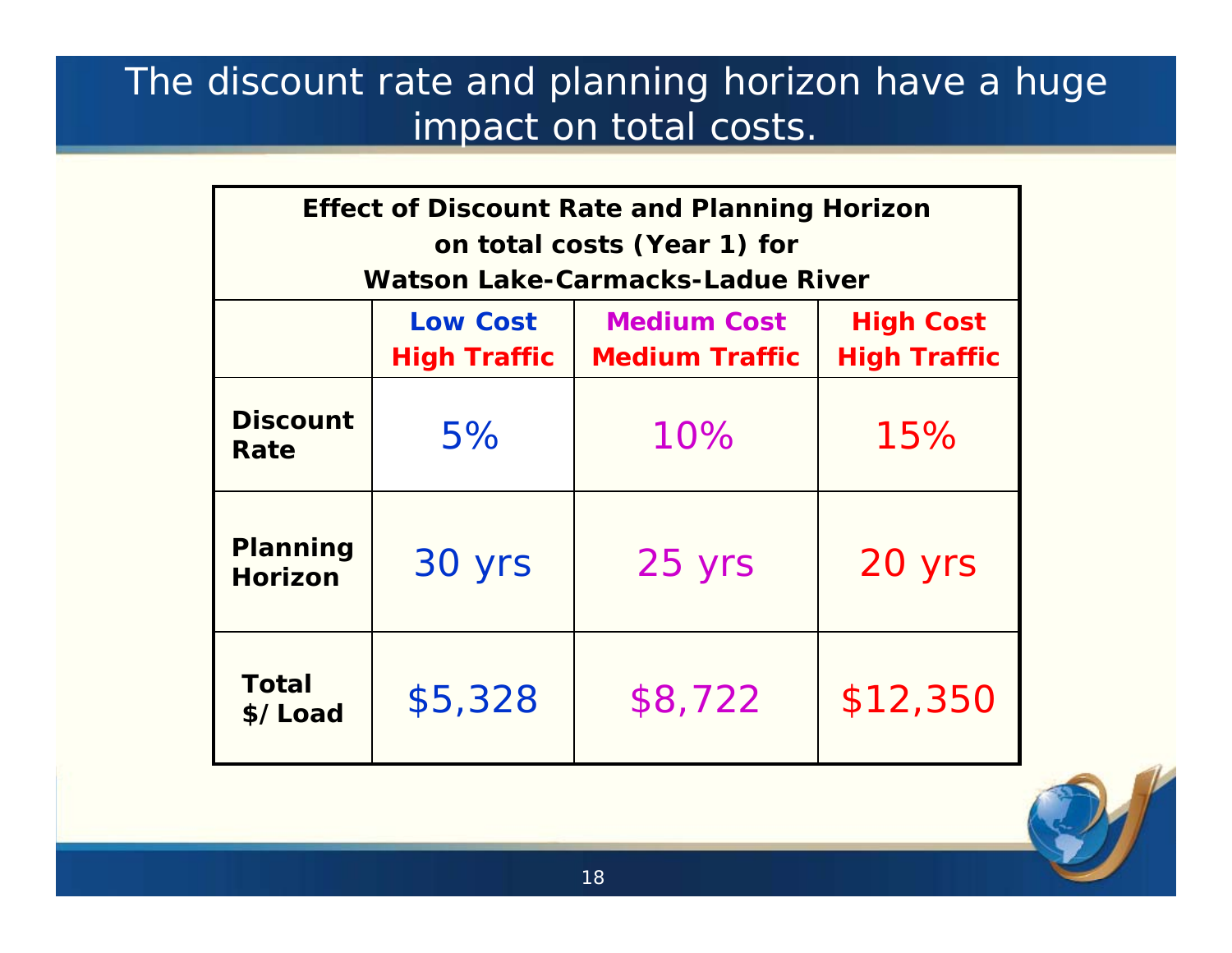Preliminary Results Year **1**: *Total* Costs

| <b>Total Costs Per Revenue Load</b>                                      |                                       |                                        |                                        |                                         |
|--------------------------------------------------------------------------|---------------------------------------|----------------------------------------|----------------------------------------|-----------------------------------------|
|                                                                          | <b>Low Cost</b><br><b>Low Traffic</b> | <b>Low Cost</b><br><b>High Traffic</b> | <b>High Cost</b><br><b>Low Traffic</b> | <b>High Cost</b><br><b>High Traffic</b> |
| Watson<br>Lake-<br>Carmacks-<br><b>Ladue River</b>                       | \$5,614                               | \$5,328                                | \$13,091                               | \$12,350                                |
| Watson<br>Lake-<br><b>Whitehorse-</b><br><b>Alaska</b><br><b>Highway</b> | \$5,733                               | \$5,435                                | \$13,368                               | \$12,609                                |
| <b>Fort Nelson-</b><br>Carmacks-<br><b>Ladue River</b>                   | \$4,186                               | \$3,975                                | \$9,710                                | \$9,165                                 |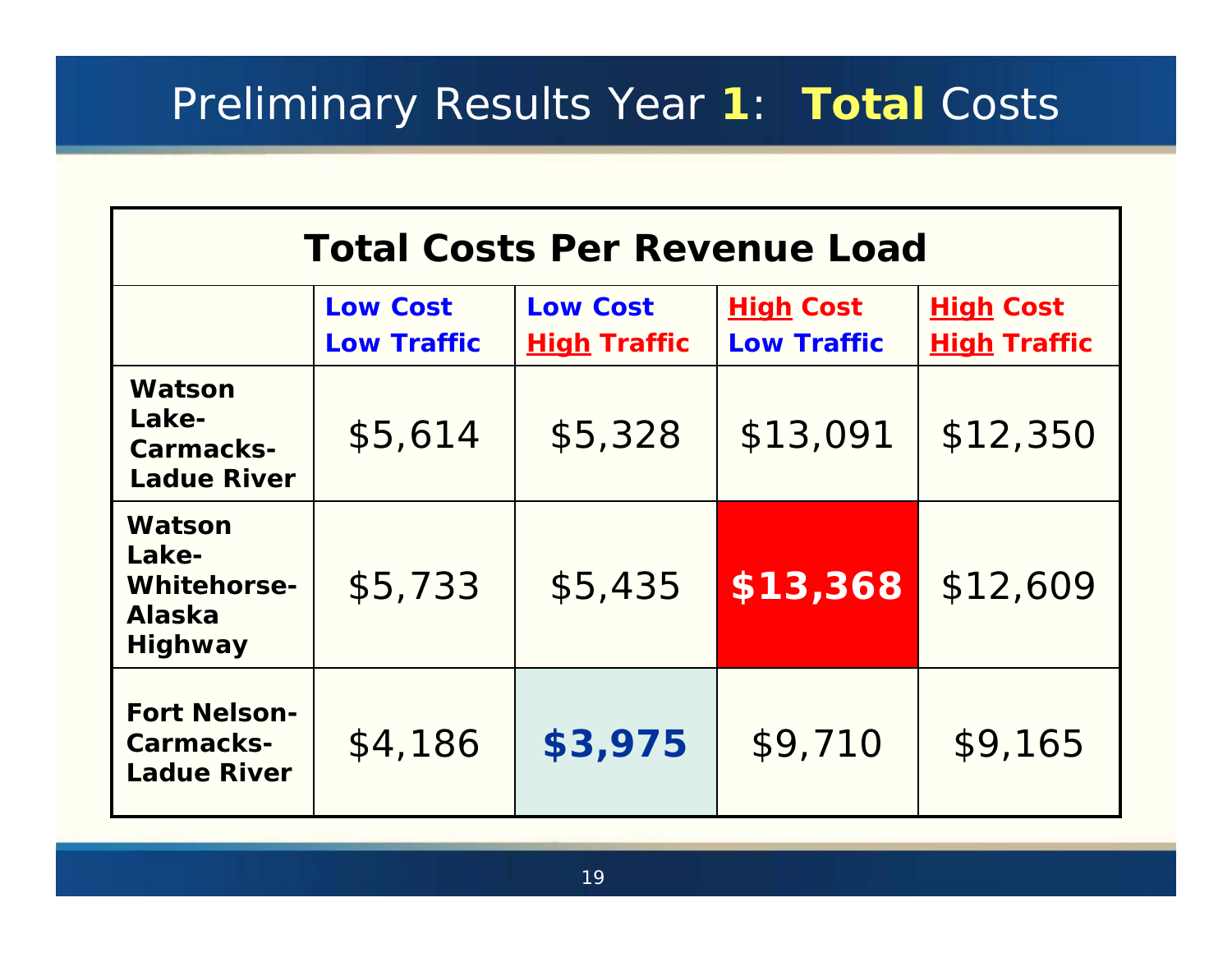## Preliminary Results Year **4**: *Total* Costs

| <b>Total Costs Per Revenue Load</b>                                          |                                       |                                        |                                        |                                         |
|------------------------------------------------------------------------------|---------------------------------------|----------------------------------------|----------------------------------------|-----------------------------------------|
|                                                                              | <b>Low Cost</b><br><b>Low Traffic</b> | <b>Low Cost</b><br><b>High Traffic</b> | <b>High Cost</b><br><b>Low Traffic</b> | <b>High Cost</b><br><b>High Traffic</b> |
| <b>Watson Lake-</b><br><b>Carmacks-</b><br><b>Ladue River</b>                | \$5,849                               | \$5,147                                | \$13,774                               | \$11,466                                |
| <b>Watson Lake-</b><br><b>Whitehorse-</b><br><b>Alaska</b><br><b>Highway</b> | \$6,200                               | \$5,405                                | \$14,632                               | \$12,047                                |
| <b>Fort Nelson-</b><br>Carmacks-<br><b>Ladue River</b>                       | \$4,324                               | \$3,917                                | \$10,154                               | \$8,560                                 |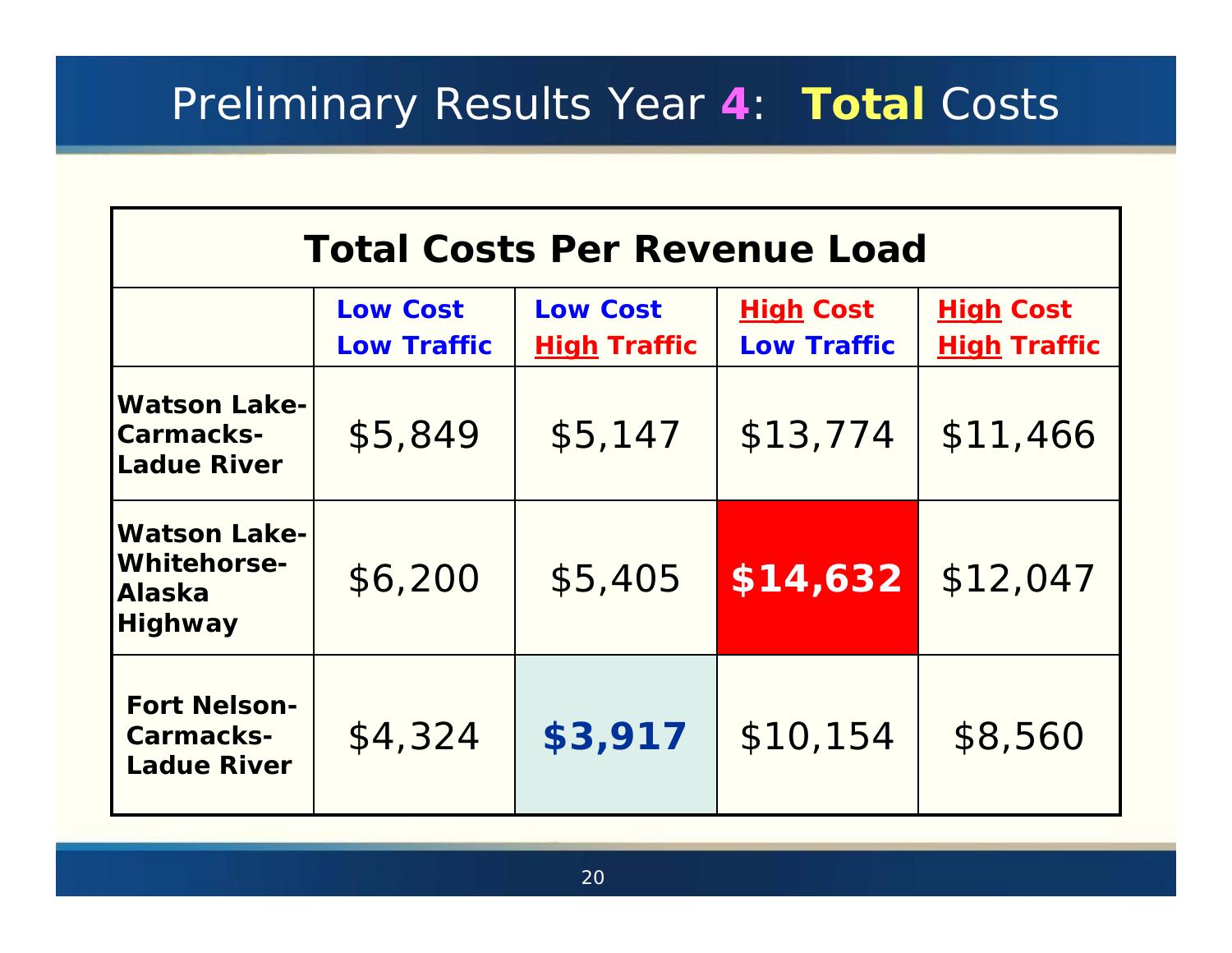## Model Demonstration

- **Example Factors: Cars**
- **Example Functions:** 
	- **❖ Scenarios**
	- **❖ Calculations Routes**
- **Traffic Forecast**
- Example Resources: Crews, Manpower
- Start-Up Expenses
- Summary Report